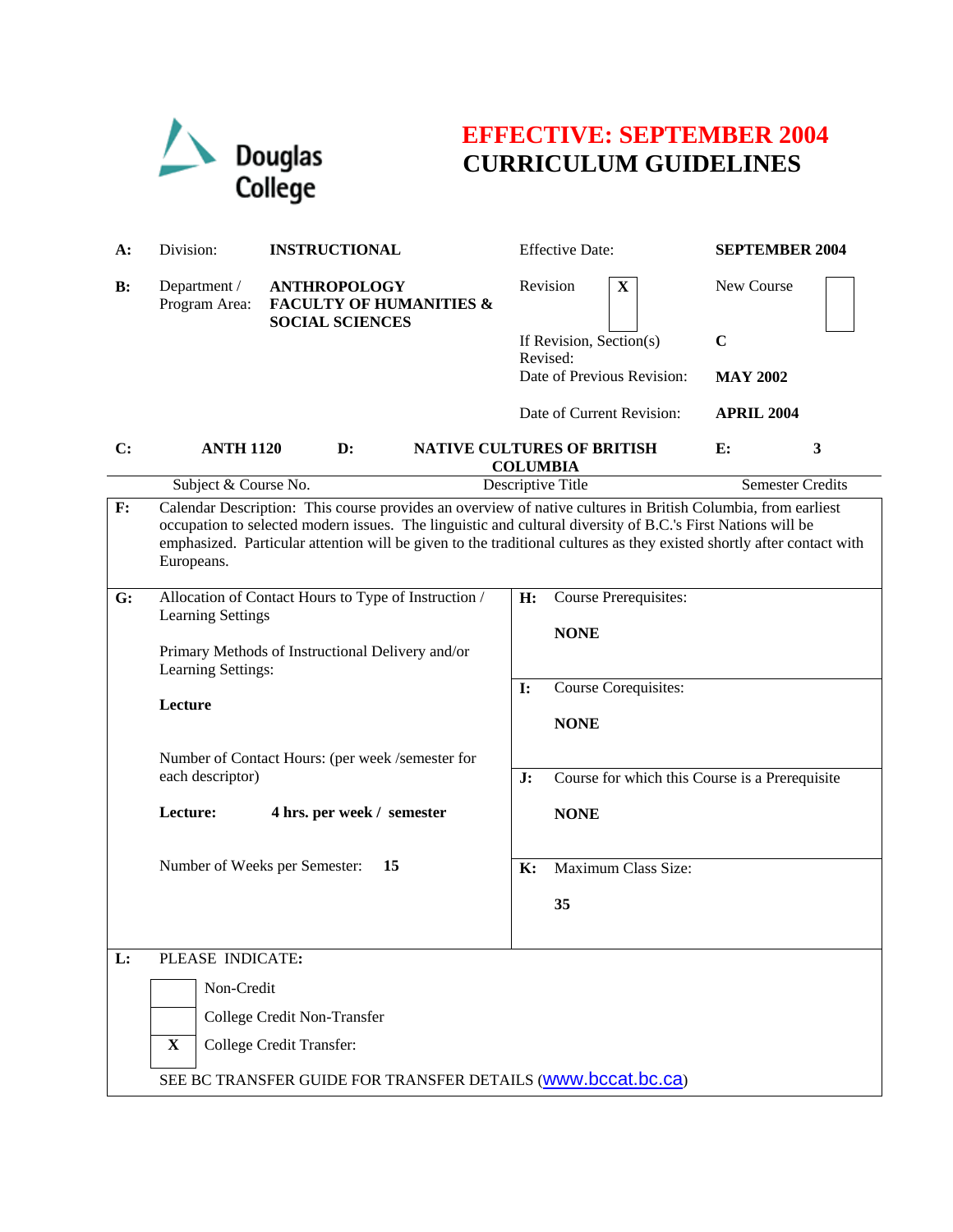## **M: Course Objectives / Learning Outcomes**

At the conclusion of the course the student will be able to:

- 1. Identify the major aboriginal languages of British Columbia, their distribution and relationship to other languages.
- 2. Describe how the various sub-fields of anthropology can contribute to the study of indigenous cultures, and assess the strengths and limitations of each approach.
- 3. Discuss the traditional cultural patterns (including economy, social organizations, architecture and other aspects) for each of the major regions of British Columbia.
- 4. Discuss the impact on the native peoples of British Columbia of the various stages of European contact and settlement.
- 5. Discuss historic federal policies of native administration in Canada and how these continue to affect First Nations in British Columbia.
- 6. Discuss the historical and legal bases behind the modern treaty-making process in British Columbia.

#### **N: Course Content**

## 1. Introduction

- a. Languages and language families of B.C. First Nations
- b. Anthropological approaches to the study of indigenous societies

### 2. Before Written Records

- a. Earliest archaeological evidence for human occupation of British Columbia
- b. Overview of the later precontact period

## 3. Northwest Coast

- a. Overview of economic pattern, material culture and technology, social organization, and ceremonial life.
- b. Northern subarea Hida, Tlingit, and Tsimshian
- c. Wakashan subarea Kwakwaka' wakw and Nuu-chah-nulth
- d. Coast Salish subarea
- 4. Plateau Interior Salish and Kutenai
- 5. Subarctic the Athapaskans
- 6. Historic Changes
	- a. History of early contact between Europeans and B.C. First Nations
	- b. Impact on native life
		- social and material changes in native cultures
		- introduced diseases and population decline
		- reserve allotment and the beginnings of Indian administration
- 7. Current Issues
	- a. The Indian Act and government administration
	- b. Land claims and modern treaty making
	- c. The movement towards self-government
	- d. Problems in economic development, etc.